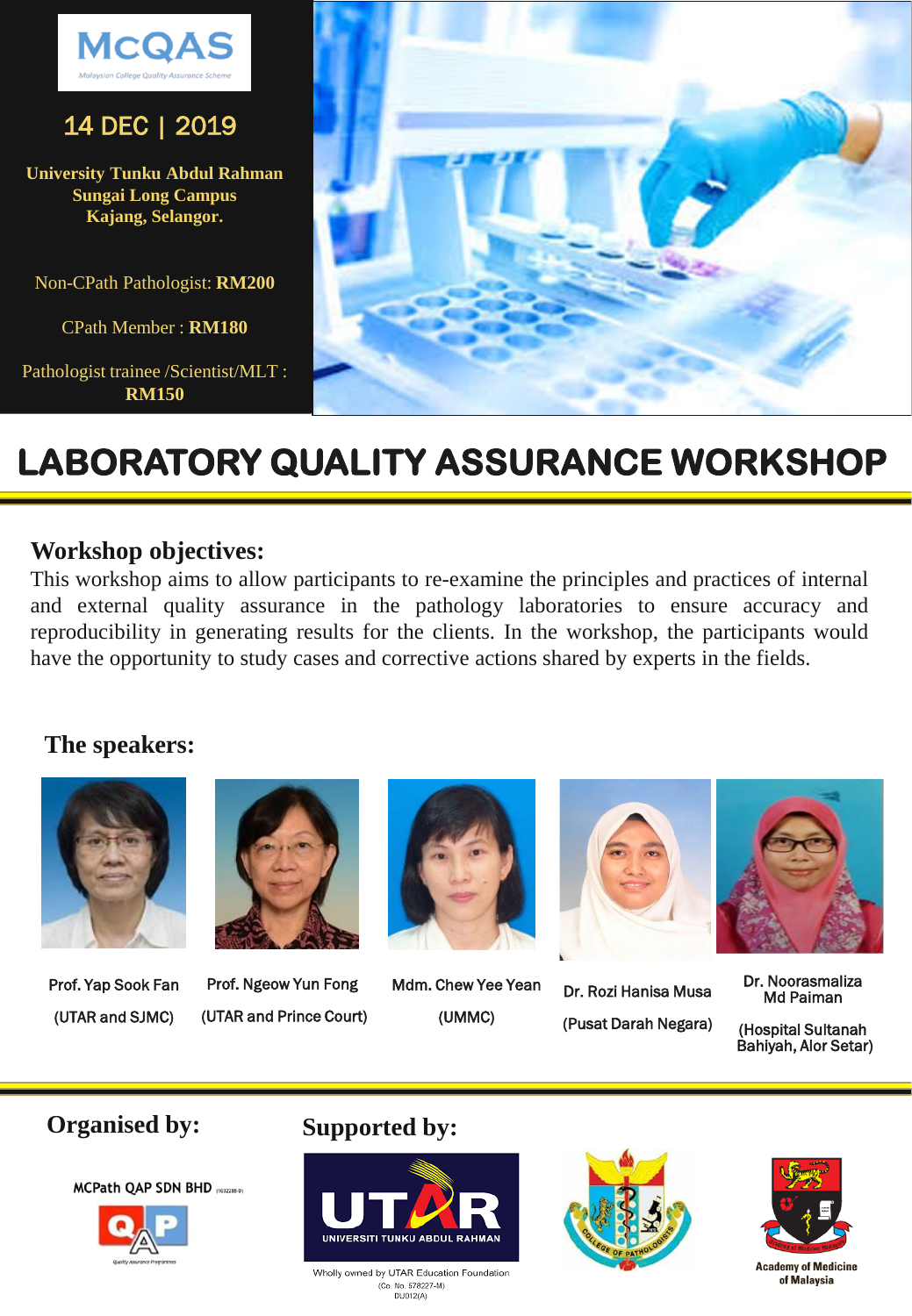## LABORATORY QUALITY ASSURANCE WORKSHOP 14TH DECEMBER 2019

| <b>Time</b>            | <b>Event</b>                                                    | <b>Remarks</b>                                                           |
|------------------------|-----------------------------------------------------------------|--------------------------------------------------------------------------|
| $8-30$ am $-9.00$ am   | Registration                                                    |                                                                          |
| $9.00$ am $-9.05$ am   | Welcome Speech                                                  | Emeritus Prof. Dr. SK Cheong<br>(CPathAMM)                               |
| $9.05$ am $-10.00$ am  | Talk 1 - Quality Assurance in<br><b>Diagnostic Laboratories</b> | Prof. Dr. Yap Sook Fan<br>(UTAR)                                         |
| 10.00 am $-$ 10.30 am  | Tea / Coffee                                                    |                                                                          |
| 10.30 am $-$ 11.00 am  | Talk 2 - Quality Assurance in<br><b>Clinical Chemistry</b>      | Mdm Chew Yee Yean<br>(UMMC)                                              |
| 11.00 am $-$ 11.30 am  | <b>Case Studies in Clinical</b><br>Chemistry                    | <b>Madam Chew</b>                                                        |
| 11. 30 am $-$ 12.00 pm | Talk 2 - Quality Assurance in<br><b>Medical Microbiology</b>    | Prof. Dr. Ngeow Yun Fong<br>(UTAR)                                       |
| 12.00 pm $-$ 12.30 pm  | <b>Case Studies in Medical</b><br>Microbiology                  | Prof. Dr. Ngeow                                                          |
| 12.30 pm $- 2.00$ pm   | Lunch and Networking                                            |                                                                          |
| $2.00$ pm $- 2.30$ pm  | Talk 3 - Quality Assurance in<br>Cytology                       | Dr. Noorasmaliza Md Paiman<br>(Hospital Sultanah Bahiyah,<br>Alor Setar) |
| $2.30$ pm $-3.00$ pm   | Case Studies in Cytology                                        | Dr. Noorasmaliza                                                         |
| 3.00 pm $-$ 3.30 pm    | Talk 4 - Quality Assurance in<br>Haematology & Transfusion      | Dr. Rozi Hanisa Musa (Pusat<br>Darah Negara)                             |
| 3.30 pm $-$ 4.00 pm    | Case Studies in Haematology<br>& Transfusion                    | Dr. Rozi                                                                 |
| 4.00 pm $-$ 4.30 pm    | <b>Demonstration of MCQAS</b><br>digital morphology program     | Emeritus Prof. Dr. SK Cheong<br>/ Dr Aw Kar Men (UTAR)                   |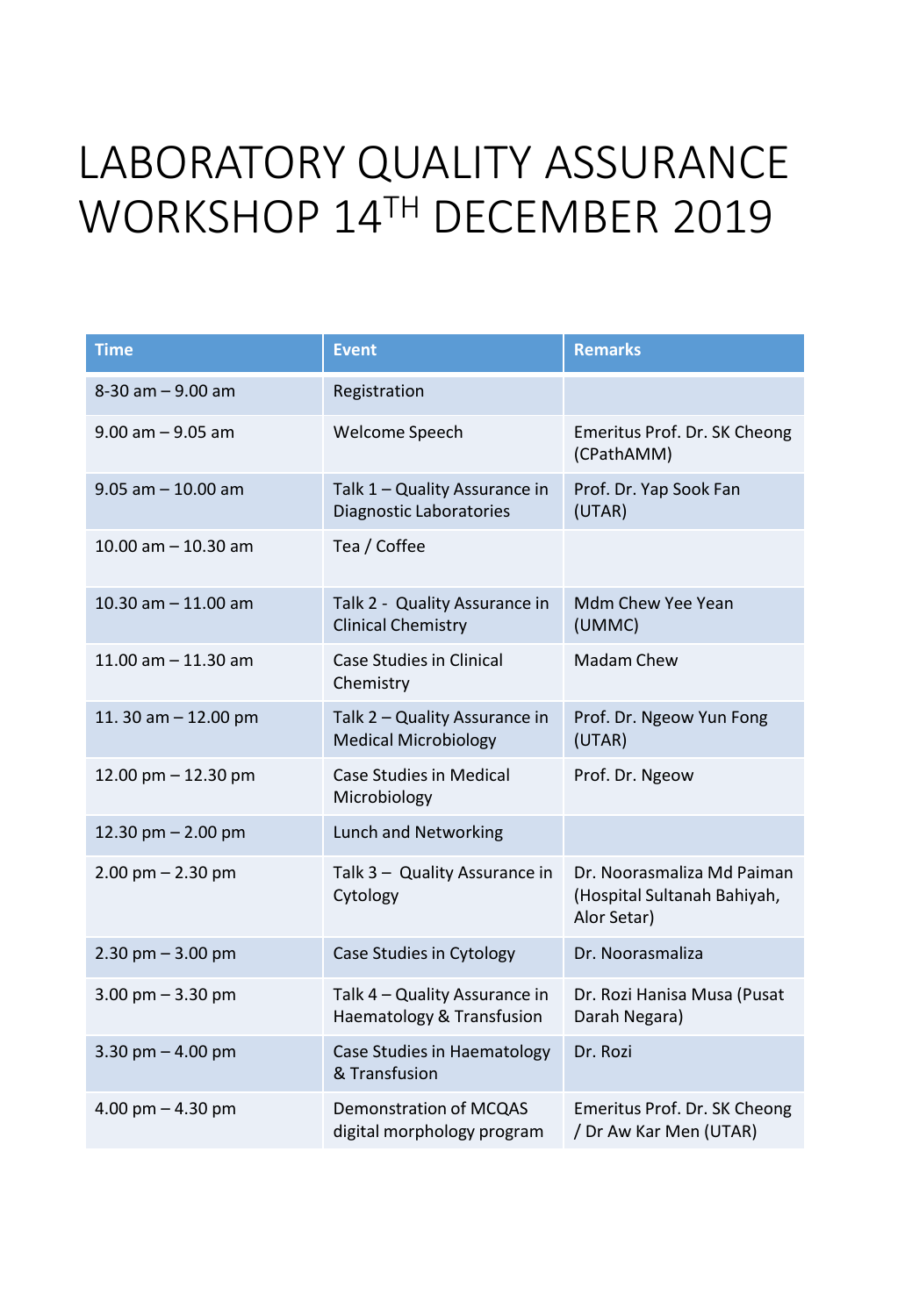# **Speaker brief CV**



**Prof. Dr Yap Sook Fan FRCPath(UK), FRCPA. Consultant Chemical Pathologist, Subang Jaya Medical Centre**

Professor Dr Yap Sook Fan is currently a Senior Professor of Chemical Pathology, Universiti Tunku Abdul Rahman(UTAR), and Deputy Dean of Research & Development and Postgraduate Programmes of UTAR. She has extensive experiences in the practice of chemical pathology. Formerly she was Consultant Chemical Pathologist in the Universiti Malaya Medical Centre and now Visiting Consultant Chemical Pathologist to Subang Jaya Medical Centre. She is also a Fellow of the Academy of Sciences of Malaysia

> **Prof. Dr. Ngeow Yun Fong, FRCPath (UK). Consultant Medical Microbiologist. Prince Court Medical Centre**.



Professor Dr Ngeow Yun Fong is currently a Senior Professor of Medical Microbiology, Universiti Tunku Abdul Rahman (UTAR), and Chairperson, UTAR Centre for Research in Communicable Diseases. She has extensive experiences in the practice of medical microbiology. Formerly, she was Consultant Medical Microbiologist in Universiti Malaya Medical Centre and now is Visiting Consultant Medical Microbiologist to Prince Court Medical Centre. She is also a Fellow of the Academy of Sciences of Malaysia